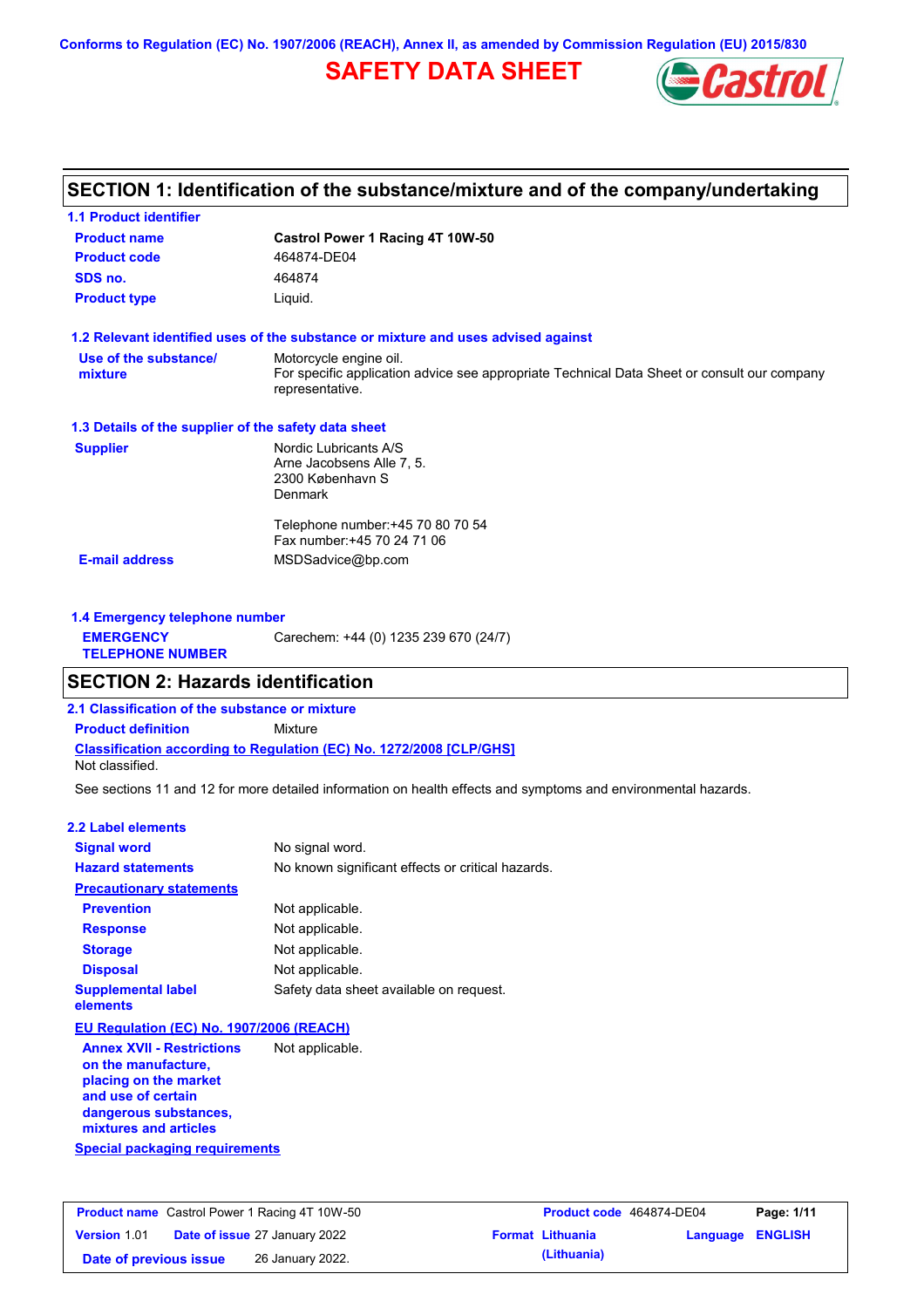### **SECTION 2: Hazards identification**

| <b>Containers to be fitted</b><br>with child-resistant<br>fastenings                                              | Not applicable.                                                                                                                                                                                                          |  |
|-------------------------------------------------------------------------------------------------------------------|--------------------------------------------------------------------------------------------------------------------------------------------------------------------------------------------------------------------------|--|
| <b>Tactile warning of danger</b><br>Not applicable.                                                               |                                                                                                                                                                                                                          |  |
| 2.3 Other hazards                                                                                                 |                                                                                                                                                                                                                          |  |
| <b>Results of PBT and vPvB</b><br>assessment                                                                      | Product does not meet the criteria for PBT or vPvB according to Regulation (EC) No. 1907/2006,<br>Annex XIII.                                                                                                            |  |
| <b>Product meets the criteria</b><br>for PBT or vPvB according<br>to Regulation (EC) No.<br>1907/2006, Annex XIII | This mixture does not contain any substances that are assessed to be a PBT or a vPvB.                                                                                                                                    |  |
| Other hazards which do<br>not result in classification                                                            | Defatting to the skin.<br>USED ENGINE OILS<br>Used engine oil may contain hazardous components which have the potential to cause skin<br>cancer.<br>See Toxicological Information, section 11 of this Safety Data Sheet. |  |

### **SECTION 3: Composition/information on ingredients**

#### **3.2 Mixtures**

Mixture **Product definition**

| Highly refined base oil (IP 346 DMSO extract < 3%). Proprietary performance additives. |                                                                                      |           |                                                      |             |
|----------------------------------------------------------------------------------------|--------------------------------------------------------------------------------------|-----------|------------------------------------------------------|-------------|
| <b>Product/ingredient</b><br>name                                                      | <b>Identifiers</b>                                                                   | $\%$      | <b>Regulation (EC) No.</b><br><b>1272/2008 [CLP]</b> | <b>Type</b> |
| Distillates (petroleum), hydrotreated<br>heavy paraffinic                              | REACH #: 01-2119484627-25<br>EC: 265-157-1<br>CAS: 64742-54-7<br>Index: 649-467-00-8 | 275 - ≤90 | Not classified.                                      | $[2]$       |
| Distillates (petroleum), solvent-<br>dewaxed heavy paraffinic                          | REACH #: 01-2119471299-27<br>EC: 265-169-7<br>CAS: 64742-65-0<br>Index: 649-474-00-6 | ≤10       | Not classified.                                      | $[2]$       |
| Distillates (petroleum), hydrotreated<br>heavy paraffinic                              | REACH #: 01-2119484627-25<br>EC: 265-157-1<br>CAS: 64742-54-7<br>Index: 649-467-00-8 | ≤5        | Asp. Tox. 1, H304                                    | [1] [2]     |

**See Section 16 for the full text of the H statements declared above.**

#### Type

[1] Substance classified with a health or environmental hazard

[2] Substance with a workplace exposure limit

[3] Substance meets the criteria for PBT according to Regulation (EC) No. 1907/2006, Annex XIII

[4] Substance meets the criteria for vPvB according to Regulation (EC) No. 1907/2006, Annex XIII

[5] Substance of equivalent concern

[6] Additional disclosure due to company policy

Occupational exposure limits, if available, are listed in Section 8.

### **SECTION 4: First aid measures**

#### **4.1 Description of first aid measures**

| Eye contact                       | In case of contact, immediately flush eyes with plenty of water for at least 15 minutes. Eyelids<br>should be held away from the eyeball to ensure thorough rinsing. Check for and remove any<br>contact lenses. Get medical attention. |
|-----------------------------------|-----------------------------------------------------------------------------------------------------------------------------------------------------------------------------------------------------------------------------------------|
| <b>Skin contact</b>               | Wash skin thoroughly with soap and water or use recognised skin cleanser. Remove<br>contaminated clothing and shoes. Wash clothing before reuse. Clean shoes thoroughly before<br>reuse. Get medical attention if irritation develops.  |
| <b>Inhalation</b>                 | If inhaled, remove to fresh air. Get medical attention if symptoms occur.                                                                                                                                                               |
| <b>Ingestion</b>                  | Do not induce vomiting unless directed to do so by medical personnel. Get medical attention if<br>symptoms occur.                                                                                                                       |
| <b>Protection of first-aiders</b> | No action shall be taken involving any personal risk or without suitable training.                                                                                                                                                      |

#### **4.2 Most important symptoms and effects, both acute and delayed**

|                        | <b>Product name</b> Castrol Power 1 Racing 4T 10W-50 | Product code 464874-DE04 |                  | Page: 2/11 |
|------------------------|------------------------------------------------------|--------------------------|------------------|------------|
| <b>Version 1.01</b>    | <b>Date of issue 27 January 2022</b>                 | <b>Format Lithuania</b>  | Language ENGLISH |            |
| Date of previous issue | 26 January 2022.                                     | (Lithuania)              |                  |            |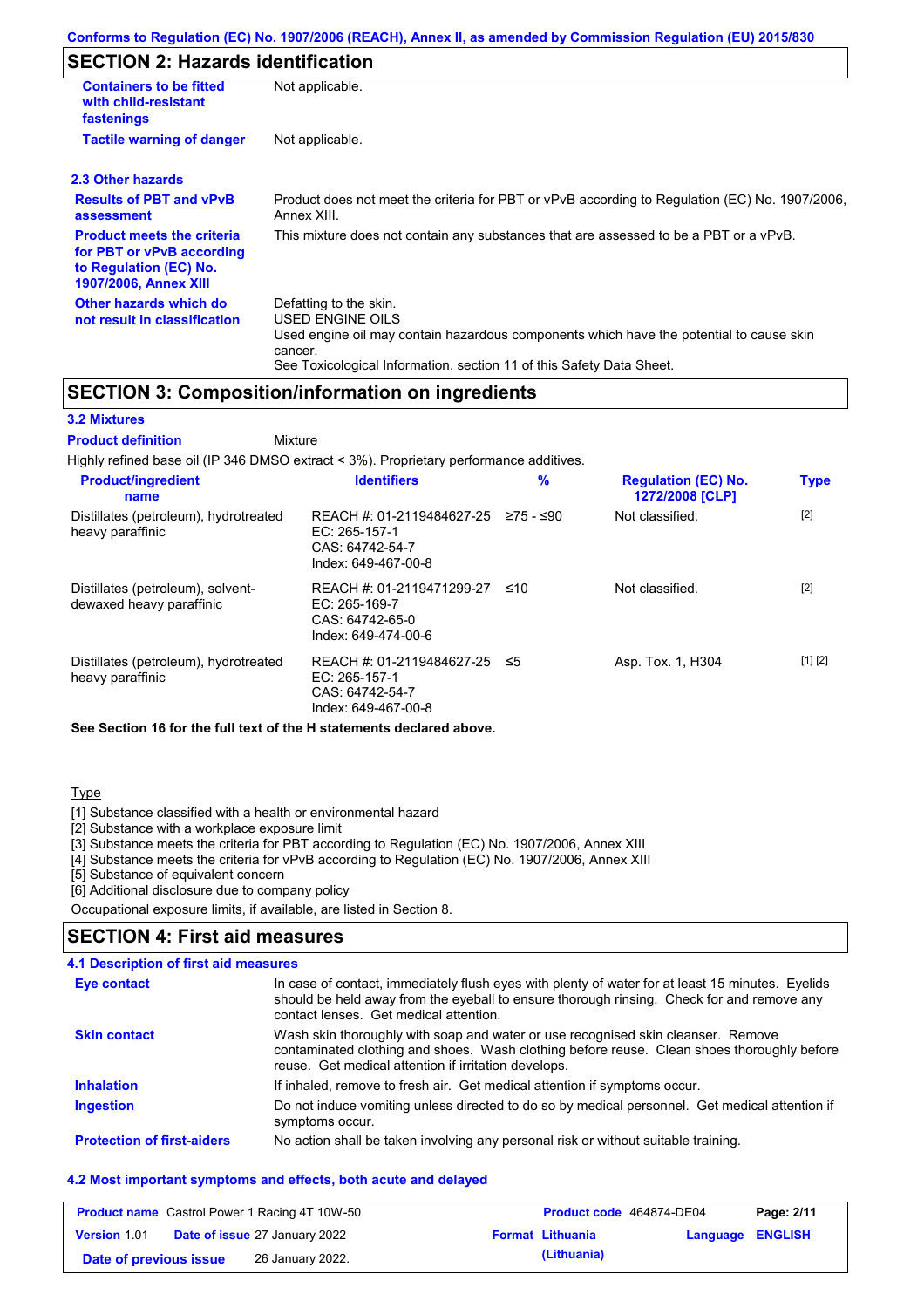## **SECTION 4: First aid measures**

**Notes to physician** Treatment should in general be symptomatic and directed to relieving any effects. **4.3 Indication of any immediate medical attention and special treatment needed** See Section 11 for more detailed information on health effects and symptoms. **Potential acute health effects Inhalation** Vapour inhalation under ambient conditions is not normally a problem due to low vapour pressure. **Ingestion** No known significant effects or critical hazards. **Skin contact** Defatting to the skin. May cause skin dryness and irritation. **Eye contact** No known significant effects or critical hazards. **Delayed and immediate effects as well as chronic effects from short and long-term exposure Inhalation Ingestion Skin contact Eye contact** Overexposure to the inhalation of airborne droplets or aerosols may cause irritation of the respiratory tract. Ingestion of large quantities may cause nausea and diarrhoea. Prolonged or repeated contact can defat the skin and lead to irritation and/or dermatitis. Potential risk of transient stinging or redness if accidental eye contact occurs.

| <b>SECTION 5: Firefighting measures</b>                   |                                                                                                                                                                                                                                                                                                                                                                   |  |  |
|-----------------------------------------------------------|-------------------------------------------------------------------------------------------------------------------------------------------------------------------------------------------------------------------------------------------------------------------------------------------------------------------------------------------------------------------|--|--|
| 5.1 Extinguishing media                                   |                                                                                                                                                                                                                                                                                                                                                                   |  |  |
| <b>Suitable extinguishing</b><br>media                    | In case of fire, use foam, dry chemical or carbon dioxide extinguisher or spray.                                                                                                                                                                                                                                                                                  |  |  |
| <b>Unsuitable extinguishing</b><br>media                  | Do not use water jet. The use of a water jet may cause the fire to spread by splashing the<br>burning product.                                                                                                                                                                                                                                                    |  |  |
| 5.2 Special hazards arising from the substance or mixture |                                                                                                                                                                                                                                                                                                                                                                   |  |  |
| <b>Hazards from the</b><br>substance or mixture           | In a fire or if heated, a pressure increase will occur and the container may burst.                                                                                                                                                                                                                                                                               |  |  |
| <b>Hazardous combustion</b><br>products                   | Combustion products may include the following:<br>carbon oxides (CO, CO <sub>2</sub> ) (carbon monoxide, carbon dioxide)                                                                                                                                                                                                                                          |  |  |
| 5.3 Advice for firefighters                               |                                                                                                                                                                                                                                                                                                                                                                   |  |  |
| <b>Special precautions for</b><br>fire-fighters           | No action shall be taken involving any personal risk or without suitable training. Promptly<br>isolate the scene by removing all persons from the vicinity of the incident if there is a fire.                                                                                                                                                                    |  |  |
| <b>Special protective</b><br>equipment for fire-fighters  | Fire-fighters should wear appropriate protective equipment and self-contained breathing<br>apparatus (SCBA) with a full face-piece operated in positive pressure mode. Clothing for fire-<br>fighters (including helmets, protective boots and gloves) conforming to European standard EN<br>469 will provide a basic level of protection for chemical incidents. |  |  |

# **SECTION 6: Accidental release measures**

| 6.1 Personal precautions, protective equipment and emergency procedures |                                            |                                                                                                                                                                                                                                                                                                                                                                                                |                  |            |
|-------------------------------------------------------------------------|--------------------------------------------|------------------------------------------------------------------------------------------------------------------------------------------------------------------------------------------------------------------------------------------------------------------------------------------------------------------------------------------------------------------------------------------------|------------------|------------|
| For non-emergency<br>personnel                                          | appropriate personal protective equipment. | No action shall be taken involving any personal risk or without suitable training. Evacuate<br>surrounding areas. Keep unnecessary and unprotected personnel from entering. Do not touch<br>or walk through spilt material. Floors may be slippery; use care to avoid falling. Put on                                                                                                          |                  |            |
| For emergency responders                                                | emergency personnel".                      | If specialised clothing is required to deal with the spillage, take note of any information in<br>Section 8 on suitable and unsuitable materials. See also the information in "For non-                                                                                                                                                                                                        |                  |            |
| <b>6.2 Environmental</b><br>precautions                                 | waterways, soil or air).                   | Avoid dispersal of spilt material and runoff and contact with soil, waterways, drains and sewers.<br>Inform the relevant authorities if the product has caused environmental pollution (sewers,                                                                                                                                                                                                |                  |            |
| 6.3 Methods and material for containment and cleaning up                |                                            |                                                                                                                                                                                                                                                                                                                                                                                                |                  |            |
| <b>Small spill</b>                                                      | contractor.                                | Stop leak if without risk. Move containers from spill area. Absorb with an inert material and<br>place in an appropriate waste disposal container. Dispose of via a licensed waste disposal                                                                                                                                                                                                    |                  |            |
| <b>Large spill</b>                                                      |                                            | Stop leak if without risk. Move containers from spill area. Prevent entry into sewers, water<br>courses, basements or confined areas. Contain and collect spillage with non-combustible,<br>absorbent material e.g. sand, earth, vermiculite or diatomaceous earth and place in container<br>for disposal according to local regulations. Dispose of via a licensed waste disposal contractor. |                  |            |
| <b>Product name</b> Castrol Power 1 Racing 4T 10W-50                    |                                            | Product code 464874-DE04                                                                                                                                                                                                                                                                                                                                                                       |                  | Page: 3/11 |
| <b>Version 1.01</b>                                                     | Date of issue 27 January 2022              | <b>Format Lithuania</b>                                                                                                                                                                                                                                                                                                                                                                        | Language ENGLISH |            |

**Date of previous issue (Lithuania)** 26 January 2022.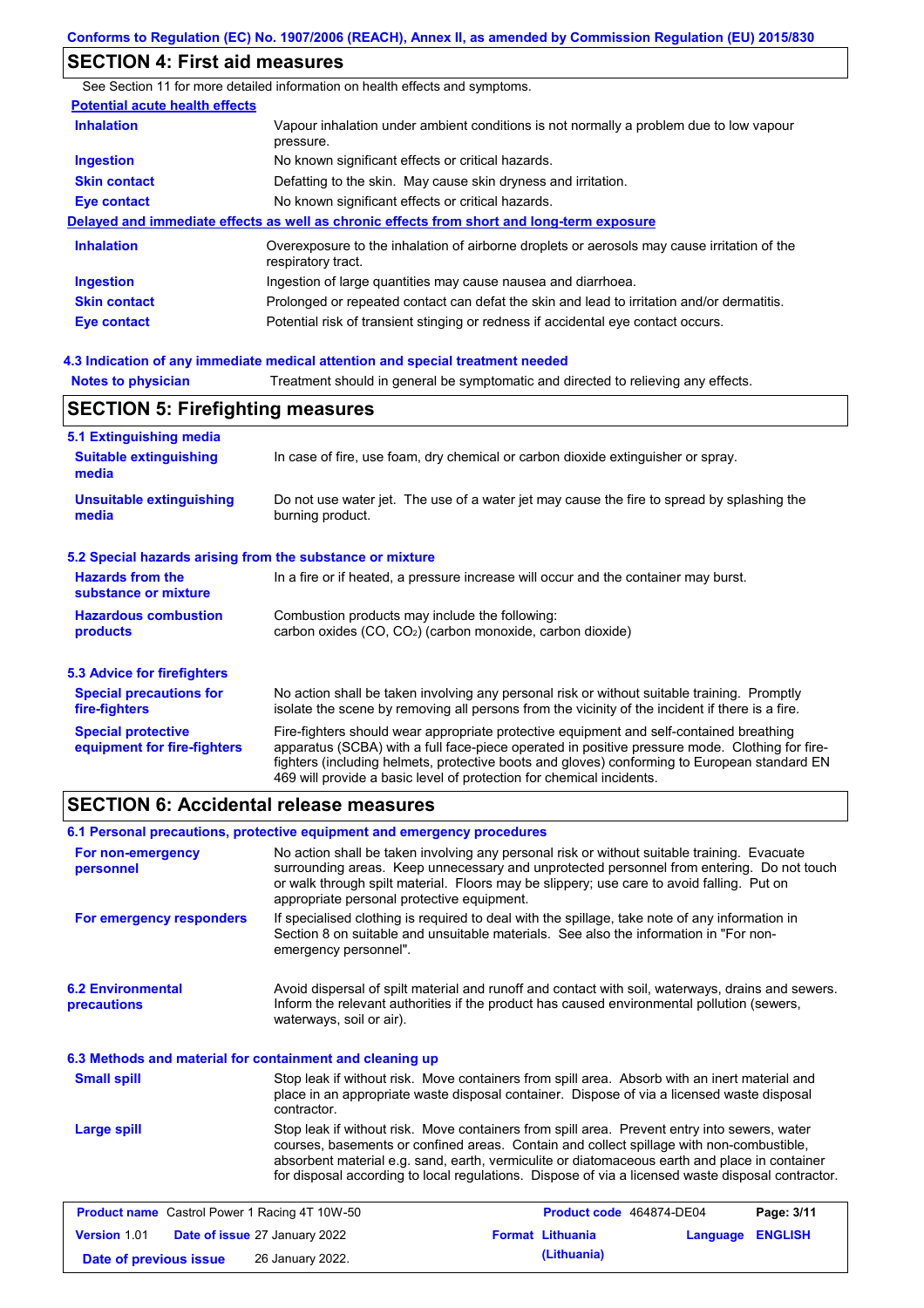### **SECTION 6: Accidental release measures**

| 6.4 Reference to other<br><b>sections</b> | See Section 1 for emergency contact information.<br>See Section 5 for firefighting measures.<br>See Section 8 for information on appropriate personal protective equipment.<br>See Section 12 for environmental precautions. |
|-------------------------------------------|------------------------------------------------------------------------------------------------------------------------------------------------------------------------------------------------------------------------------|
|                                           | See Section 13 for additional waste treatment information.                                                                                                                                                                   |

# **SECTION 7: Handling and storage**

#### **7.1 Precautions for safe handling**

| <b>Protective measures</b>                                                           | Put on appropriate personal protective equipment.                                                                                                                                                                                                                                                                                                                                                                                                                                        |
|--------------------------------------------------------------------------------------|------------------------------------------------------------------------------------------------------------------------------------------------------------------------------------------------------------------------------------------------------------------------------------------------------------------------------------------------------------------------------------------------------------------------------------------------------------------------------------------|
| <b>Advice on general</b><br>occupational hygiene                                     | Eating, drinking and smoking should be prohibited in areas where this material is handled,<br>stored and processed. Wash thoroughly after handling. Remove contaminated clothing and<br>protective equipment before entering eating areas. See also Section 8 for additional<br>information on hygiene measures.                                                                                                                                                                         |
| <b>7.2 Conditions for safe</b><br>storage, including any<br><i>incompatibilities</i> | Store in accordance with local regulations. Store in a dry, cool and well-ventilated area, away<br>from incompatible materials (see Section 10). Keep away from heat and direct sunlight. Keep<br>container tightly closed and sealed until ready for use. Containers that have been opened must<br>be carefully resealed and kept upright to prevent leakage. Store and use only in equipment/<br>containers designed for use with this product. Do not store in unlabelled containers. |
| <b>Not suitable</b>                                                                  | Prolonged exposure to elevated temperature                                                                                                                                                                                                                                                                                                                                                                                                                                               |
|                                                                                      |                                                                                                                                                                                                                                                                                                                                                                                                                                                                                          |

# **7.3 Specific end use(s)**

**Recommendations**

See section 1.2 and Exposure scenarios in annex, if applicable.

# **SECTION 8: Exposure controls/personal protection**

### **8.1 Control parameters**

| <b>Occupational exposure limits</b>                          |                                                                                                                                                                                                    |
|--------------------------------------------------------------|----------------------------------------------------------------------------------------------------------------------------------------------------------------------------------------------------|
| <b>Product/ingredient name</b>                               | <b>Exposure limit values</b>                                                                                                                                                                       |
| Distillates (petroleum), hydrotreated heavy paraffinic       | Lithuanian Hygiene Standard HN 23 (Lithuania).<br>TWA: 1 mg/m <sup>3</sup> 8 hours. Issued/Revised: 12/2001 Form: Mist<br>STEL: 3 mg/m <sup>3</sup> 15 minutes. Issued/Revised: 12/2001 Form: Mist |
| Distillates (petroleum), solvent-dewaxed heavy<br>paraffinic | Lithuanian Hygiene Standard HN 23 (Lithuania).                                                                                                                                                     |
|                                                              | TWA: 1 mg/m <sup>3</sup> 8 hours. Issued/Revised: 12/2001 Form: Mist<br>STEL: 3 mg/m <sup>3</sup> 15 minutes. Issued/Revised: 12/2001 Form: Mist                                                   |
| Distillates (petroleum), hydrotreated heavy paraffinic       | Lithuanian Hygiene Standard HN 23 (Lithuania).<br>$T11A \cdot 1$ malm <sup>3</sup> 8 hours loouad Dovised: 19/9001 Ferm: Mist                                                                      |

 TWA: 1 mg/m³ 8 hours. Issued/Revised: 12/2001 Form: Mist STEL: 3 mg/m<sup>3</sup> 15 minutes. Issued/Revised: 12/2001 Form: Mist

Whilst specific OELs for certain components may be shown in this section, other components may be present in any mist, vapour or dust produced. Therefore, the specific OELs may not be applicable to the product as a whole and are provided for guidance only.

**Recommended monitoring procedures**

If this product contains ingredients with exposure limits, personal, workplace atmosphere or biological monitoring may be required to determine the effectiveness of the ventilation or other control measures and/or the necessity to use respiratory protective equipment. Reference should be made to monitoring standards, such as the following: European Standard EN 689 (Workplace atmospheres - Guidance for the assessment of exposure by inhalation to chemical agents for comparison with limit values and measurement strategy) European Standard EN 14042 (Workplace atmospheres - Guide for the application and use of procedures for the assessment of exposure to chemical and biological agents) European Standard EN 482 (Workplace atmospheres - General requirements for the performance of procedures for the measurement of chemical agents) Reference to national guidance documents for methods for the determination of hazardous substances will also be required.

#### **Derived No Effect Level**

No DNELs/DMELs available.

#### **Predicted No Effect Concentration**

No PNECs available

#### **8.2 Exposure controls**

|                        | <b>Product name</b> Castrol Power 1 Racing 4T 10W-50 | Product code 464874-DE04 |                  | Page: 4/11 |
|------------------------|------------------------------------------------------|--------------------------|------------------|------------|
| <b>Version 1.01</b>    | <b>Date of issue 27 January 2022</b>                 | <b>Format Lithuania</b>  | Language ENGLISH |            |
| Date of previous issue | 26 January 2022.                                     | (Lithuania)              |                  |            |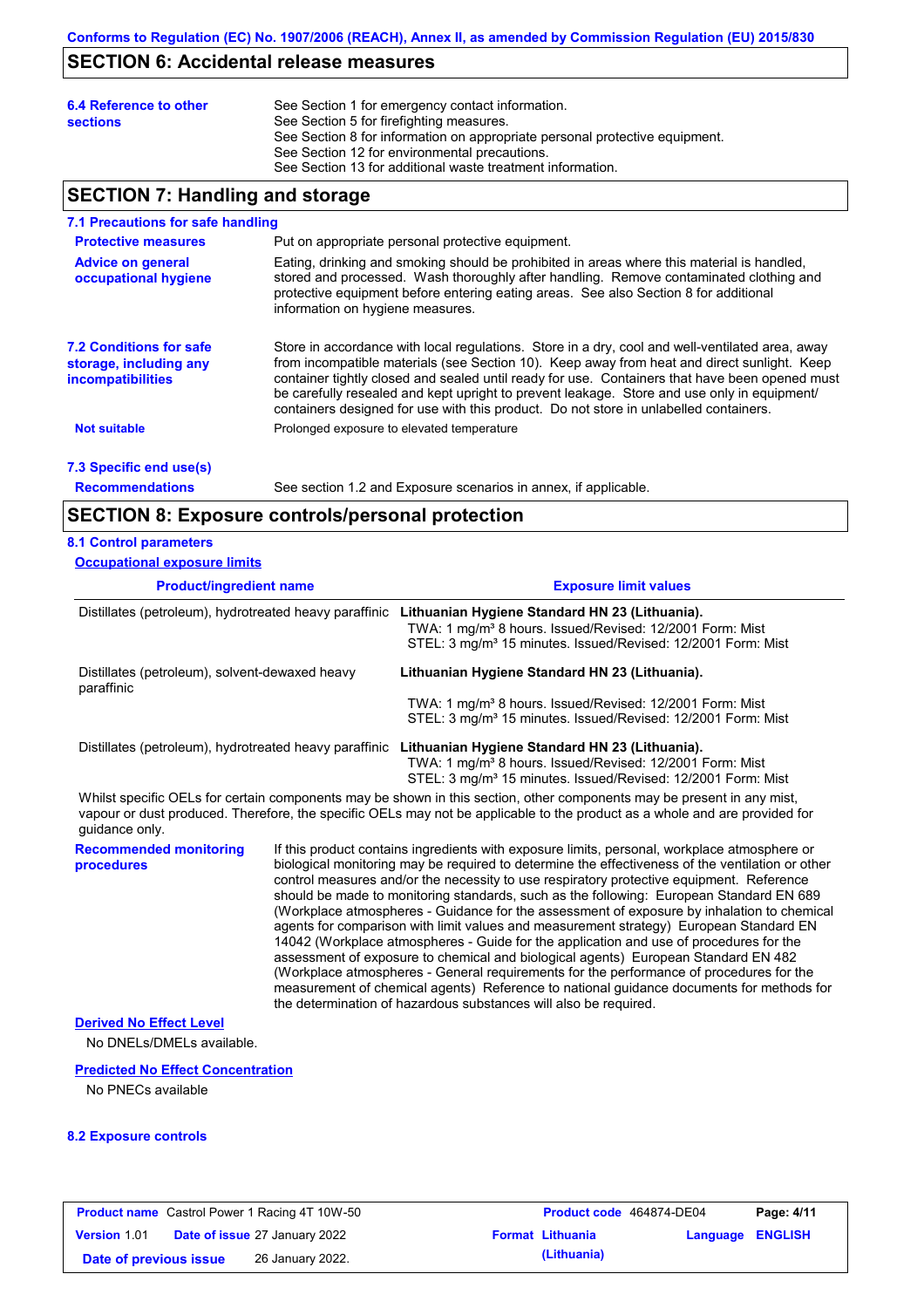# **SECTION 8: Exposure controls/personal protection**

| <b>Appropriate engineering</b><br>controls | Provide exhaust ventilation or other engineering controls to keep the relevant airborne<br>concentrations below their respective occupational exposure limits.<br>All activities involving chemicals should be assessed for their risks to health, to ensure<br>exposures are adequately controlled. Personal protective equipment should only be considered<br>after other forms of control measures (e.g. engineering controls) have been suitably evaluated.<br>Personal protective equipment should conform to appropriate standards, be suitable for use, be<br>kept in good condition and properly maintained.<br>Your supplier of personal protective equipment should be consulted for advice on selection and<br>appropriate standards. For further information contact your national organisation for standards.<br>The final choice of protective equipment will depend upon a risk assessment. It is important to<br>ensure that all items of personal protective equipment are compatible. |
|--------------------------------------------|---------------------------------------------------------------------------------------------------------------------------------------------------------------------------------------------------------------------------------------------------------------------------------------------------------------------------------------------------------------------------------------------------------------------------------------------------------------------------------------------------------------------------------------------------------------------------------------------------------------------------------------------------------------------------------------------------------------------------------------------------------------------------------------------------------------------------------------------------------------------------------------------------------------------------------------------------------------------------------------------------------|
| <b>Individual protection measures</b>      |                                                                                                                                                                                                                                                                                                                                                                                                                                                                                                                                                                                                                                                                                                                                                                                                                                                                                                                                                                                                         |
| <b>Hygiene measures</b>                    | Wash hands, forearms and face thoroughly after handling chemical products, before eating,<br>smoking and using the lavatory and at the end of the working period. Ensure that eyewash<br>stations and safety showers are close to the workstation location.                                                                                                                                                                                                                                                                                                                                                                                                                                                                                                                                                                                                                                                                                                                                             |
| <b>Respiratory protection</b>              | In case of insufficient ventilation, wear suitable respiratory equipment.<br>The correct choice of respiratory protection depends upon the chemicals being handled, the<br>conditions of work and use, and the condition of the respiratory equipment. Safety procedures<br>should be developed for each intended application. Respiratory protection equipment should<br>therefore be chosen in consultation with the supplier/manufacturer and with a full assessment<br>of the working conditions.                                                                                                                                                                                                                                                                                                                                                                                                                                                                                                   |
| <b>Eye/face protection</b>                 | Safety glasses with side shields.                                                                                                                                                                                                                                                                                                                                                                                                                                                                                                                                                                                                                                                                                                                                                                                                                                                                                                                                                                       |
| <b>Skin protection</b>                     |                                                                                                                                                                                                                                                                                                                                                                                                                                                                                                                                                                                                                                                                                                                                                                                                                                                                                                                                                                                                         |
| <b>Hand protection</b>                     | <b>General Information:</b>                                                                                                                                                                                                                                                                                                                                                                                                                                                                                                                                                                                                                                                                                                                                                                                                                                                                                                                                                                             |
|                                            | Because specific work environments and material handling practices vary, safety procedures<br>should be developed for each intended application. The correct choice of protective gloves<br>depends upon the chemicals being handled, and the conditions of work and use. Most gloves<br>provide protection for only a limited time before they must be discarded and replaced (even the<br>best chemically resistant gloves will break down after repeated chemical exposures).                                                                                                                                                                                                                                                                                                                                                                                                                                                                                                                        |
|                                            | Gloves should be chosen in consultation with the supplier / manufacturer and taking account of<br>a full assessment of the working conditions.                                                                                                                                                                                                                                                                                                                                                                                                                                                                                                                                                                                                                                                                                                                                                                                                                                                          |
|                                            | Recommended: Nitrile gloves.<br><b>Breakthrough time:</b>                                                                                                                                                                                                                                                                                                                                                                                                                                                                                                                                                                                                                                                                                                                                                                                                                                                                                                                                               |
|                                            | Breakthrough time data are generated by glove manufacturers under laboratory test conditions<br>and represent how long a glove can be expected to provide effective permeation resistance. It<br>is important when following breakthrough time recommendations that actual workplace<br>conditions are taken into account. Always consult with your glove supplier for up-to-date<br>technical information on breakthrough times for the recommended glove type.<br>Our recommendations on the selection of gloves are as follows:                                                                                                                                                                                                                                                                                                                                                                                                                                                                      |
|                                            | Continuous contact:                                                                                                                                                                                                                                                                                                                                                                                                                                                                                                                                                                                                                                                                                                                                                                                                                                                                                                                                                                                     |
|                                            | Gloves with a minimum breakthrough time of 240 minutes, or >480 minutes if suitable gloves<br>can be obtained.<br>If suitable gloves are not available to offer that level of protection, gloves with shorter<br>breakthrough times may be acceptable as long as appropriate glove maintenance and<br>replacement regimes are determined and adhered to.                                                                                                                                                                                                                                                                                                                                                                                                                                                                                                                                                                                                                                                |
|                                            | Short-term / splash protection:                                                                                                                                                                                                                                                                                                                                                                                                                                                                                                                                                                                                                                                                                                                                                                                                                                                                                                                                                                         |
|                                            | Recommended breakthrough times as above.<br>It is recognised that for short-term, transient exposures, gloves with shorter breakthrough times<br>may commonly be used. Therefore, appropriate maintenance and replacement regimes must<br>be determined and rigorously followed.                                                                                                                                                                                                                                                                                                                                                                                                                                                                                                                                                                                                                                                                                                                        |
|                                            | <b>Glove Thickness:</b>                                                                                                                                                                                                                                                                                                                                                                                                                                                                                                                                                                                                                                                                                                                                                                                                                                                                                                                                                                                 |
|                                            | For general applications, we recommend gloves with a thickness typically greater than 0.35 mm.                                                                                                                                                                                                                                                                                                                                                                                                                                                                                                                                                                                                                                                                                                                                                                                                                                                                                                          |
|                                            | It should be emphasised that glove thickness is not necessarily a good predictor of glove<br>resistance to a specific chemical, as the permeation efficiency of the glove will be dependent<br>on the exact composition of the glove material. Therefore, glove selection should also be based<br>on consideration of the task requirements and knowledge of breakthrough times.<br>Glove thickness may also vary depending on the glove manufacturer, the glove type and the<br>glove model. Therefore, the manufacturers' technical data should always be taken into account<br>to ensure selection of the most appropriate glove for the task.                                                                                                                                                                                                                                                                                                                                                       |
| Coetrol Dower 1 Poeing 4T 1014 50          | Dao: E/44<br><b>Droduct code</b> 464974 DE04                                                                                                                                                                                                                                                                                                                                                                                                                                                                                                                                                                                                                                                                                                                                                                                                                                                                                                                                                            |

|                        | <b>Product name</b> Castrol Power 1 Racing 4T 10W-50 | Product code 464874-DE04 |                         | Page: 5/11 |
|------------------------|------------------------------------------------------|--------------------------|-------------------------|------------|
| <b>Version 1.01</b>    | <b>Date of issue 27 January 2022</b>                 | <b>Format Lithuania</b>  | <b>Language ENGLISH</b> |            |
| Date of previous issue | 26 January 2022.                                     | (Lithuania)              |                         |            |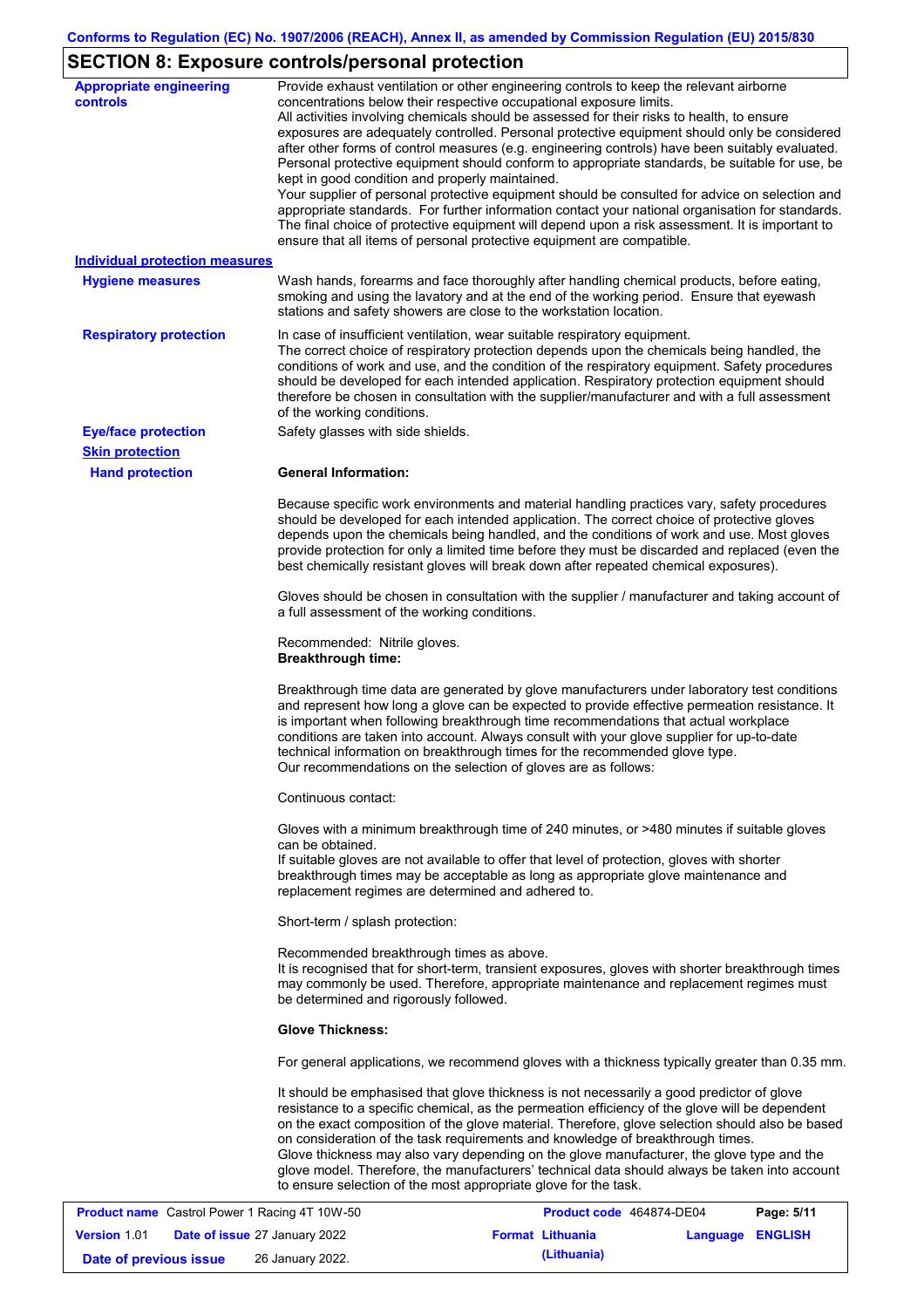# **SECTION 8: Exposure controls/personal protection**

|                                           | Note: Depending on the activity being conducted, gloves of varying thickness may be required<br>for specific tasks. For example:                                                                                                                                                                                                                                                                                                                                                                                                                                                                                                                                                      |
|-------------------------------------------|---------------------------------------------------------------------------------------------------------------------------------------------------------------------------------------------------------------------------------------------------------------------------------------------------------------------------------------------------------------------------------------------------------------------------------------------------------------------------------------------------------------------------------------------------------------------------------------------------------------------------------------------------------------------------------------|
|                                           | • Thinner gloves (down to 0.1 mm or less) may be required where a high degree of manual<br>dexterity is needed. However, these gloves are only likely to give short duration protection and<br>would normally be just for single use applications, then disposed of.                                                                                                                                                                                                                                                                                                                                                                                                                  |
|                                           | • Thicker gloves (up to 3 mm or more) may be required where there is a mechanical (as well<br>as a chemical) risk i.e. where there is abrasion or puncture potential.                                                                                                                                                                                                                                                                                                                                                                                                                                                                                                                 |
| <b>Skin and body</b>                      | Use of protective clothing is good industrial practice.<br>Personal protective equipment for the body should be selected based on the task being<br>performed and the risks involved and should be approved by a specialist before handling this<br>product.<br>Cotton or polyester/cotton overalls will only provide protection against light superficial<br>contamination that will not soak through to the skin. Overalls should be laundered on a regular<br>basis. When the risk of skin exposure is high (e.g. when cleaning up spillages or if there is a<br>risk of splashing) then chemical resistant aprons and/or impervious chemical suits and boots<br>will be required. |
| <b>Refer to standards:</b>                | Respiratory protection: EN 529<br>Gloves: EN 420, EN 374<br>Eye protection: EN 166<br>Filtering half-mask: EN 149<br>Filtering half-mask with valve: EN 405<br>Half-mask: EN 140 plus filter<br>Full-face mask: EN 136 plus filter<br>Particulate filters: EN 143<br>Gas/combined filters: EN 14387                                                                                                                                                                                                                                                                                                                                                                                   |
| <b>Environmental exposure</b><br>controls | Emissions from ventilation or work process equipment should be checked to ensure they<br>comply with the requirements of environmental protection legislation. In some cases, fume<br>scrubbers, filters or engineering modifications to the process equipment will be necessary to<br>reduce emissions to acceptable levels.                                                                                                                                                                                                                                                                                                                                                         |

# **SECTION 9: Physical and chemical properties**

The conditions of measurement of all properties are at standard temperature and pressure unless otherwise indicated.

### **9.1 Information on basic physical and chemical properties**

| <b>Appearance</b>                                      |                                            |           |                         |                      |                          |                            |
|--------------------------------------------------------|--------------------------------------------|-----------|-------------------------|----------------------|--------------------------|----------------------------|
| <b>Physical state</b>                                  | Liquid.                                    |           |                         |                      |                          |                            |
| <b>Colour</b>                                          | Red.                                       |           |                         |                      |                          |                            |
| <b>Odour</b>                                           | Not available.                             |           |                         |                      |                          |                            |
| <b>Odour threshold</b>                                 | Not available.                             |           |                         |                      |                          |                            |
| pH                                                     | Not applicable.                            |           |                         |                      |                          |                            |
| <b>Melting point/freezing point</b>                    | Not available.                             |           |                         |                      |                          |                            |
| Initial boiling point and boiling<br>range             | Not available.                             |           |                         |                      |                          |                            |
| <b>Pour point</b>                                      | $-36 °C$                                   |           |                         |                      |                          |                            |
| <b>Flash point</b>                                     | Closed cup: 205°C (401°F) [Pensky-Martens] |           |                         |                      |                          |                            |
| <b>Evaporation rate</b>                                | Not available.                             |           |                         |                      |                          |                            |
| <b>Flammability (solid, gas)</b>                       | Not available.                             |           |                         |                      |                          |                            |
| <b>Upper/lower flammability or</b><br>explosive limits | Not available.                             |           |                         |                      |                          |                            |
| <b>Vapour pressure</b>                                 | Not available.                             |           |                         |                      |                          |                            |
|                                                        |                                            |           | Vapour Pressure at 20°C |                      |                          | Vapour pressure at 50°C    |
|                                                        | <b>Ingredient name</b>                     | mm Hg kPa | <b>Method</b>           | m <sub>m</sub><br>Hg | kPa                      | <b>Method</b>              |
|                                                        |                                            |           |                         |                      |                          |                            |
|                                                        |                                            |           |                         |                      |                          |                            |
|                                                        |                                            |           |                         |                      |                          |                            |
|                                                        |                                            |           |                         |                      |                          |                            |
| <b>Product name</b> Castrol Power 1 Racing 4T 10W-50   |                                            |           |                         |                      | Product code 464874-DE04 | Page: 6/11                 |
| Version 1.01<br>Date of issue 27 January 2022          |                                            |           | <b>Format Lithuania</b> |                      |                          | <b>ENGLISH</b><br>Language |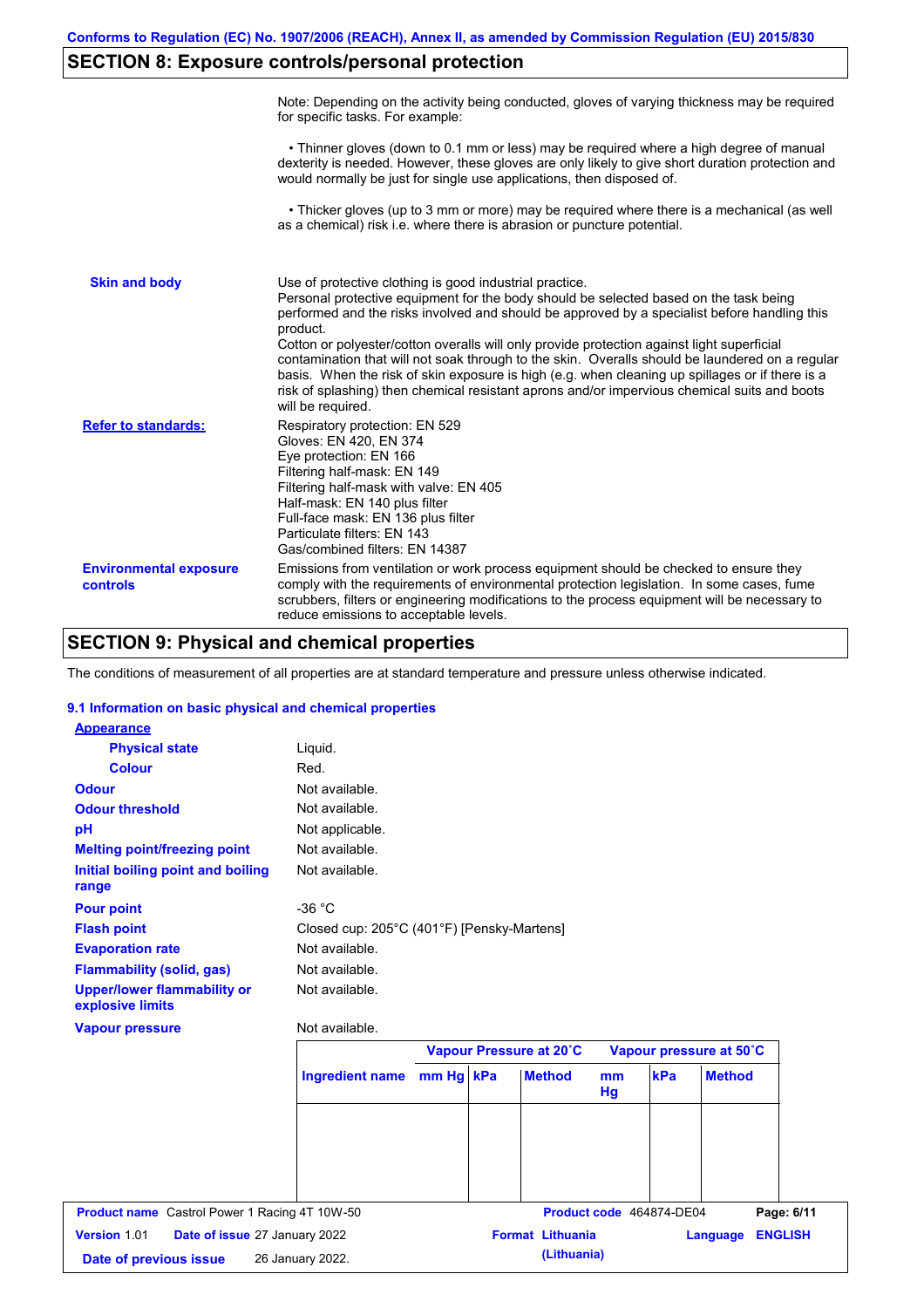# **SECTION 9: Physical and chemical properties**

|                                                   | Distillates (petroleum),<br>hydrotreated heavy<br>paraffinic                                                                             | < 0.08 | < 0.011 | <b>ASTM D 5191</b> |  |  |
|---------------------------------------------------|------------------------------------------------------------------------------------------------------------------------------------------|--------|---------|--------------------|--|--|
|                                                   | Distillates (petroleum),<br>solvent-dewaxed<br>heavy paraffinic                                                                          | < 0.08 | < 0.011 | <b>ASTM D 5191</b> |  |  |
|                                                   | Distillates (petroleum),<br>hydrotreated heavy<br>paraffinic                                                                             | < 0.08 | < 0.011 | <b>ASTM D 5191</b> |  |  |
| <b>Vapour density</b>                             | Not available.                                                                                                                           |        |         |                    |  |  |
| <b>Relative density</b>                           | Not available.                                                                                                                           |        |         |                    |  |  |
| <b>Density</b>                                    | $<$ 1000 kg/m <sup>3</sup> (<1 g/cm <sup>3</sup> ) at 15 <sup>°</sup> C                                                                  |        |         |                    |  |  |
| <b>Solubility(ies)</b>                            | insoluble in water.                                                                                                                      |        |         |                    |  |  |
| <b>Partition coefficient: n-octanol/</b><br>water | Not applicable.                                                                                                                          |        |         |                    |  |  |
| <b>Auto-ignition temperature</b>                  | Not available.                                                                                                                           |        |         |                    |  |  |
| <b>Decomposition temperature</b>                  | Not available.                                                                                                                           |        |         |                    |  |  |
| <b>Viscosity</b>                                  | Kinematic: 113.2 mm <sup>2</sup> /s (113.2 cSt) at 40°C<br>Kinematic: 16.4 to 17.8 mm <sup>2</sup> /s (16.4 to 17.8 cSt) at 100°C        |        |         |                    |  |  |
| <b>Explosive properties</b>                       | Not available.                                                                                                                           |        |         |                    |  |  |
| <b>Oxidising properties</b>                       | Not available.                                                                                                                           |        |         |                    |  |  |
| <b>Particle characteristics</b>                   |                                                                                                                                          |        |         |                    |  |  |
| <b>Median particle size</b>                       | Not applicable.                                                                                                                          |        |         |                    |  |  |
| 9.2 Other information                             |                                                                                                                                          |        |         |                    |  |  |
| No additional information.                        |                                                                                                                                          |        |         |                    |  |  |
| <b>SECTION 10: Stability and reactivity</b>       |                                                                                                                                          |        |         |                    |  |  |
| <b>10.1 Reactivity</b>                            | No specific test data available for this product. Refer to Conditions to avoid and Incompatible<br>materials for additional information. |        |         |                    |  |  |
| <b>10.2 Chemical stability</b>                    | The product is stable.                                                                                                                   |        |         |                    |  |  |

| <b>10.3 Possibility of</b>         | Under normal conditions of storage and use, hazardous reactions will not occur.            |
|------------------------------------|--------------------------------------------------------------------------------------------|
| hazardous reactions                | Under normal conditions of storage and use, hazardous polymerisation will not occur.       |
| <b>10.4 Conditions to avoid</b>    | Avoid all possible sources of ignition (spark or flame).                                   |
| <b>10.5 Incompatible materials</b> | Reactive or incompatible with the following materials: oxidising materials.                |
| <b>10.6 Hazardous</b>              | Under normal conditions of storage and use, hazardous decomposition products should not be |
| decomposition products             | produced.                                                                                  |

# **SECTION 11: Toxicological information**

| 11.1 Information on toxicological effects          |                                                                                                     |
|----------------------------------------------------|-----------------------------------------------------------------------------------------------------|
| <b>Acute toxicity estimates</b>                    |                                                                                                     |
| Not available.                                     |                                                                                                     |
| <b>Information on likely</b><br>routes of exposure | Routes of entry anticipated: Dermal, Inhalation.                                                    |
| <b>Potential acute health effects</b>              |                                                                                                     |
| <b>Inhalation</b>                                  | Vapour inhalation under ambient conditions is not normally a problem due to low vapour<br>pressure. |
| <b>Ingestion</b>                                   | No known significant effects or critical hazards.                                                   |
| <b>Skin contact</b>                                | Defatting to the skin. May cause skin dryness and irritation.                                       |
| Eye contact                                        | No known significant effects or critical hazards.                                                   |
|                                                    | <b>Symptoms related to the physical, chemical and toxicological characteristics</b>                 |
| <b>Inhalation</b>                                  | No specific data.                                                                                   |
| <b>Ingestion</b>                                   | No specific data.                                                                                   |
|                                                    |                                                                                                     |

|                        | <b>Product name</b> Castrol Power 1 Racing 4T 10W-50 | Product code 464874-DE04 |                         | Page: 7/11 |
|------------------------|------------------------------------------------------|--------------------------|-------------------------|------------|
| <b>Version 1.01</b>    | <b>Date of issue 27 January 2022</b>                 | <b>Format Lithuania</b>  | <b>Language ENGLISH</b> |            |
| Date of previous issue | 26 January 2022.                                     | (Lithuania)              |                         |            |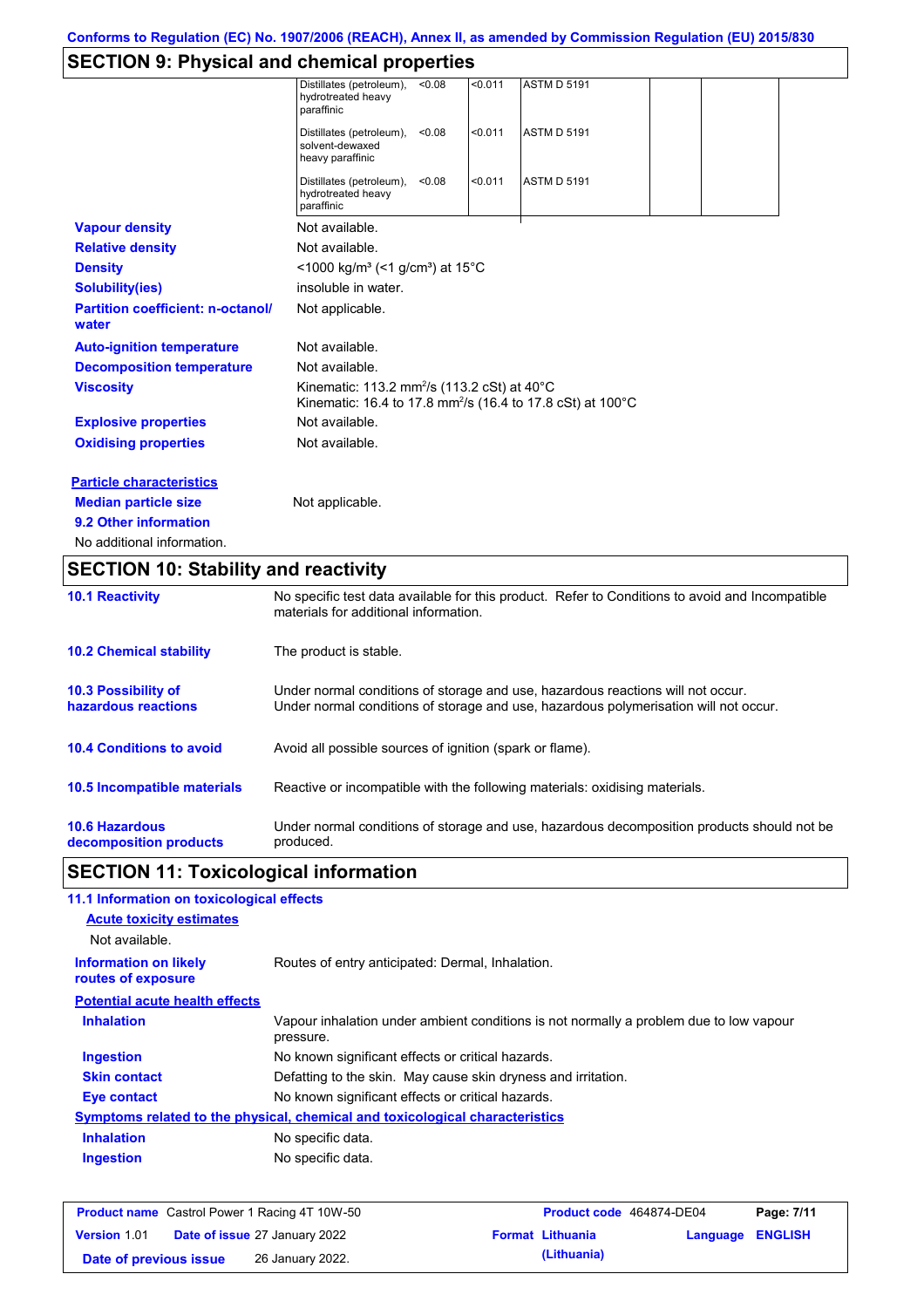# **SECTION 11: Toxicological information**

| <b>Skin contact</b>                     | Adverse symptoms may include the following:<br>irritation<br>dryness<br>cracking                                                                                                                                                                                                                                                                                                                                |
|-----------------------------------------|-----------------------------------------------------------------------------------------------------------------------------------------------------------------------------------------------------------------------------------------------------------------------------------------------------------------------------------------------------------------------------------------------------------------|
| Eye contact                             | No specific data.                                                                                                                                                                                                                                                                                                                                                                                               |
|                                         | Delayed and immediate effects as well as chronic effects from short and long-term exposure                                                                                                                                                                                                                                                                                                                      |
| <b>Inhalation</b>                       | Overexposure to the inhalation of airborne droplets or aerosols may cause irritation of the<br>respiratory tract.                                                                                                                                                                                                                                                                                               |
| <b>Ingestion</b>                        | Ingestion of large quantities may cause nausea and diarrhoea.                                                                                                                                                                                                                                                                                                                                                   |
| <b>Skin contact</b>                     | Prolonged or repeated contact can defat the skin and lead to irritation and/or dermatitis.                                                                                                                                                                                                                                                                                                                      |
| <b>Eye contact</b>                      | Potential risk of transient stinging or redness if accidental eye contact occurs.                                                                                                                                                                                                                                                                                                                               |
| <b>Potential chronic health effects</b> |                                                                                                                                                                                                                                                                                                                                                                                                                 |
| <b>General</b>                          | <b>USED ENGINE OILS</b><br>Combustion products resulting from the operation of internal combustion engines contaminate<br>engine oils during use. Used engine oil may contain hazardous components which have the<br>potential to cause skin cancer. Frequent or prolonged contact with all types and makes of used<br>engine oil must therefore be avoided and a high standard of personal hygiene maintained. |
| <b>Carcinogenicity</b>                  | No known significant effects or critical hazards.                                                                                                                                                                                                                                                                                                                                                               |
| <b>Mutagenicity</b>                     | No known significant effects or critical hazards.                                                                                                                                                                                                                                                                                                                                                               |
| <b>Developmental effects</b>            | No known significant effects or critical hazards.                                                                                                                                                                                                                                                                                                                                                               |
| <b>Fertility effects</b>                | No known significant effects or critical hazards.                                                                                                                                                                                                                                                                                                                                                               |
|                                         |                                                                                                                                                                                                                                                                                                                                                                                                                 |

# **SECTION 12: Ecological information**

# **12.1 Toxicity**

**Environmental hazards** Not classified as dangerous

#### **12.2 Persistence and degradability**

Expected to be biodegradable.

#### **12.3 Bioaccumulative potential**

This product is not expected to bioaccumulate through food chains in the environment.

| <b>12.4 Mobility in soil</b>                            |                                                                      |
|---------------------------------------------------------|----------------------------------------------------------------------|
| <b>Soil/water partition</b><br><b>coefficient (Koc)</b> | Not available.                                                       |
| <b>Mobility</b>                                         | Spillages may penetrate the soil causing ground water contamination. |

#### **12.5 Results of PBT and vPvB assessment**

Product does not meet the criteria for PBT or vPvB according to Regulation (EC) No. 1907/2006, Annex XIII.

| 12.6 Other adverse effects          |                                                                                                                           |
|-------------------------------------|---------------------------------------------------------------------------------------------------------------------------|
| <b>Other ecological information</b> | Spills may form a film on water surfaces causing physical damage to organisms. Oxygen<br>transfer could also be impaired. |

## **SECTION 13: Disposal considerations**

#### **13.1 Waste treatment methods**

#### **Product**

**Methods of disposal**

Where possible, arrange for product to be recycled. Dispose of via an authorised person/ licensed waste disposal contractor in accordance with local regulations.

### **Hazardous waste** Yes.

**European waste catalogue (EWC)**

| Waste code | <b>Waste designation</b>                                                                                                    |
|------------|-----------------------------------------------------------------------------------------------------------------------------|
| $130205*$  | Imineral-based non-chlorinated engine, gear and lubricating oils                                                            |
|            | However, deviation from the intended use and/or the presence of any potential contaminants may require an alternative waste |

However, deviation from the intended use and/or the presence of any potential contaminants may require an alternative waste disposal code to be assigned by the end user.

#### **Packaging**

| <b>Methods of disposal</b> | Where possible, arrange for product to be recycled. Dispose of via an authorised person/ |
|----------------------------|------------------------------------------------------------------------------------------|
|                            | licensed waste disposal contractor in accordance with local regulations.                 |

| <b>Product name</b> Castrol Power 1 Racing 4T 10W-50 |  |                                      | <b>Product code</b> 464874-DE04 |                         | Page: 8/11       |  |
|------------------------------------------------------|--|--------------------------------------|---------------------------------|-------------------------|------------------|--|
| <b>Version 1.01</b>                                  |  | <b>Date of issue 27 January 2022</b> |                                 | <b>Format Lithuania</b> | Language ENGLISH |  |
| Date of previous issue                               |  | 26 January 2022.                     |                                 | (Lithuania)             |                  |  |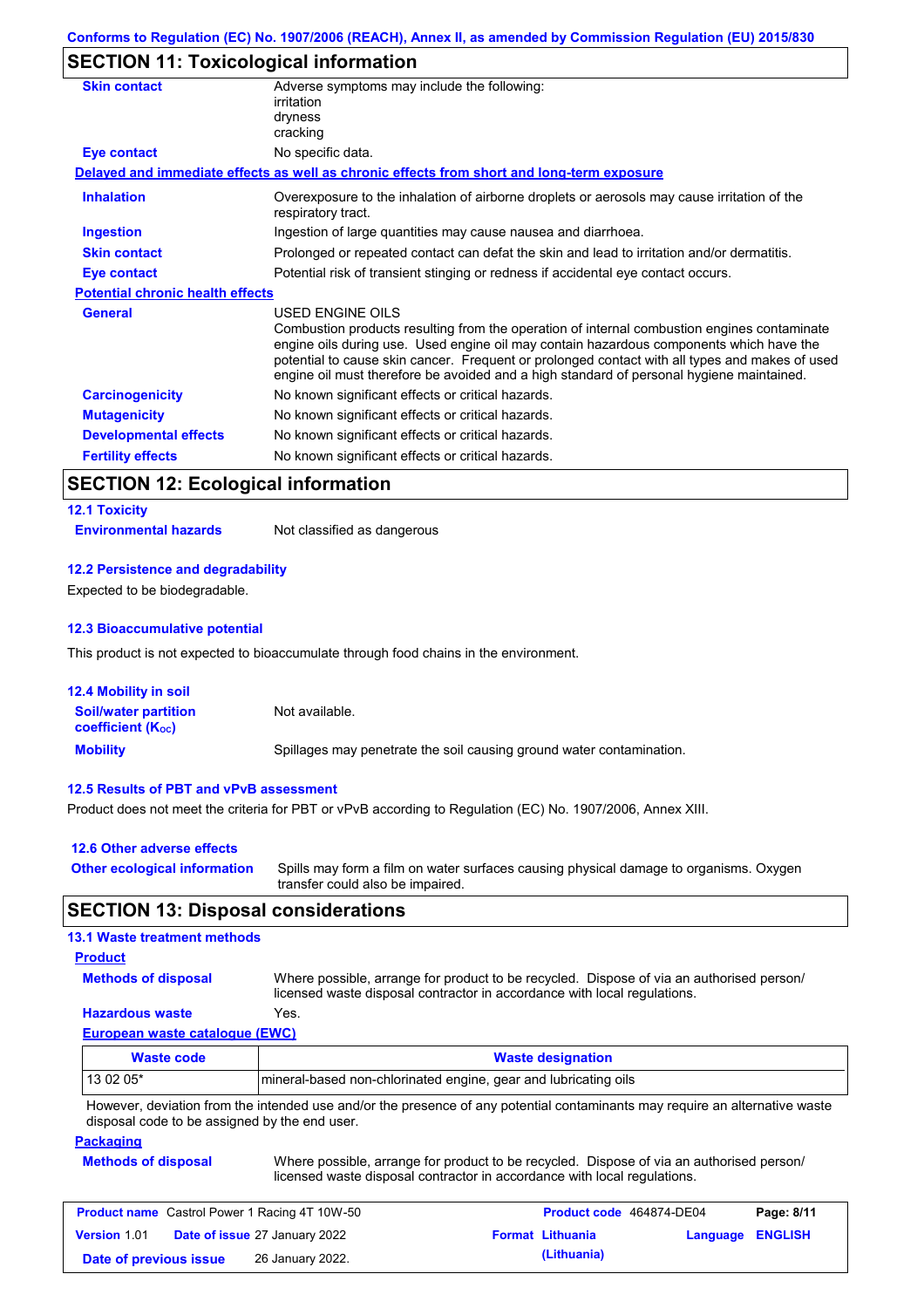**Conforms to Regulation (EC) No. 1907/2006 (REACH), Annex II, as amended by Commission Regulation (EU) 2015/830**

# **SECTION 13: Disposal considerations**

**Special precautions** This material and its container must be disposed of in a safe way. Empty containers or liners may retain some product residues. Avoid dispersal of spilt material and runoff and contact with soil, waterways, drains and sewers. **References** Commission 2014/955/EU

Directive 2008/98/EC

|                                           | <b>ADR/RID</b> | <b>ADN</b>     | <b>IMDG</b>    | <b>IATA</b>    |
|-------------------------------------------|----------------|----------------|----------------|----------------|
| 14.1 UN number                            | Not regulated. | Not regulated. | Not regulated. | Not regulated. |
| 14.2 UN proper<br>shipping name           |                |                |                |                |
| <b>14.3 Transport</b><br>hazard class(es) |                |                |                |                |
| 14.4 Packing<br>group                     |                |                |                |                |
| 14.5<br><b>Environmental</b><br>hazards   | No.            | No.            | No.            | No.            |
| <b>Additional</b><br>information          |                |                |                |                |

**14.6 Special precautions for user** Not available.

**14.7 Transport in bulk according to IMO instruments** Not available.

# **SECTION 15: Regulatory information**

|                                                                                                                                                          | 15.1 Safety, health and environmental regulations/legislation specific for the substance or mixture                            |
|----------------------------------------------------------------------------------------------------------------------------------------------------------|--------------------------------------------------------------------------------------------------------------------------------|
| EU Regulation (EC) No. 1907/2006 (REACH)                                                                                                                 |                                                                                                                                |
| <b>Annex XIV - List of substances subject to authorisation</b>                                                                                           |                                                                                                                                |
| <b>Annex XIV</b>                                                                                                                                         |                                                                                                                                |
| None of the components are listed.                                                                                                                       |                                                                                                                                |
| <b>Substances of very high concern</b>                                                                                                                   |                                                                                                                                |
| None of the components are listed.                                                                                                                       |                                                                                                                                |
| EU Regulation (EC) No. 1907/2006 (REACH)                                                                                                                 |                                                                                                                                |
| <b>Annex XVII - Restrictions</b><br>on the manufacture.<br>placing on the market<br>and use of certain<br>dangerous substances,<br>mixtures and articles | Not applicable.                                                                                                                |
| <b>Other regulations</b>                                                                                                                                 |                                                                                                                                |
| <b>REACH Status</b>                                                                                                                                      | The company, as identified in Section 1, sells this product in the EU in compliance with the<br>current requirements of REACH. |
| <b>United States inventory</b><br>(TSCA 8b)                                                                                                              | All components are active or exempted.                                                                                         |
| <b>Australia inventory (AIIC)</b>                                                                                                                        | At least one component is not listed.                                                                                          |
| <b>Canada inventory</b>                                                                                                                                  | All components are listed or exempted.                                                                                         |
| <b>China inventory (IECSC)</b>                                                                                                                           | All components are listed or exempted.                                                                                         |
| <b>Japan inventory (CSCL)</b>                                                                                                                            | All components are listed or exempted.                                                                                         |
| <b>Korea inventory (KECI)</b>                                                                                                                            | All components are listed or exempted.                                                                                         |
| <b>Philippines inventory</b><br>(PICCS)                                                                                                                  | All components are listed or exempted.                                                                                         |
|                                                                                                                                                          |                                                                                                                                |

| <b>Product name</b> Castrol Power 1 Racing 4T 10W-50 |  |                                      | Product code 464874-DE04 |                         | Page: 9/11       |  |
|------------------------------------------------------|--|--------------------------------------|--------------------------|-------------------------|------------------|--|
| <b>Version 1.01</b>                                  |  | <b>Date of issue 27 January 2022</b> |                          | <b>Format Lithuania</b> | Language ENGLISH |  |
| Date of previous issue                               |  | 26 January 2022.                     |                          | (Lithuania)             |                  |  |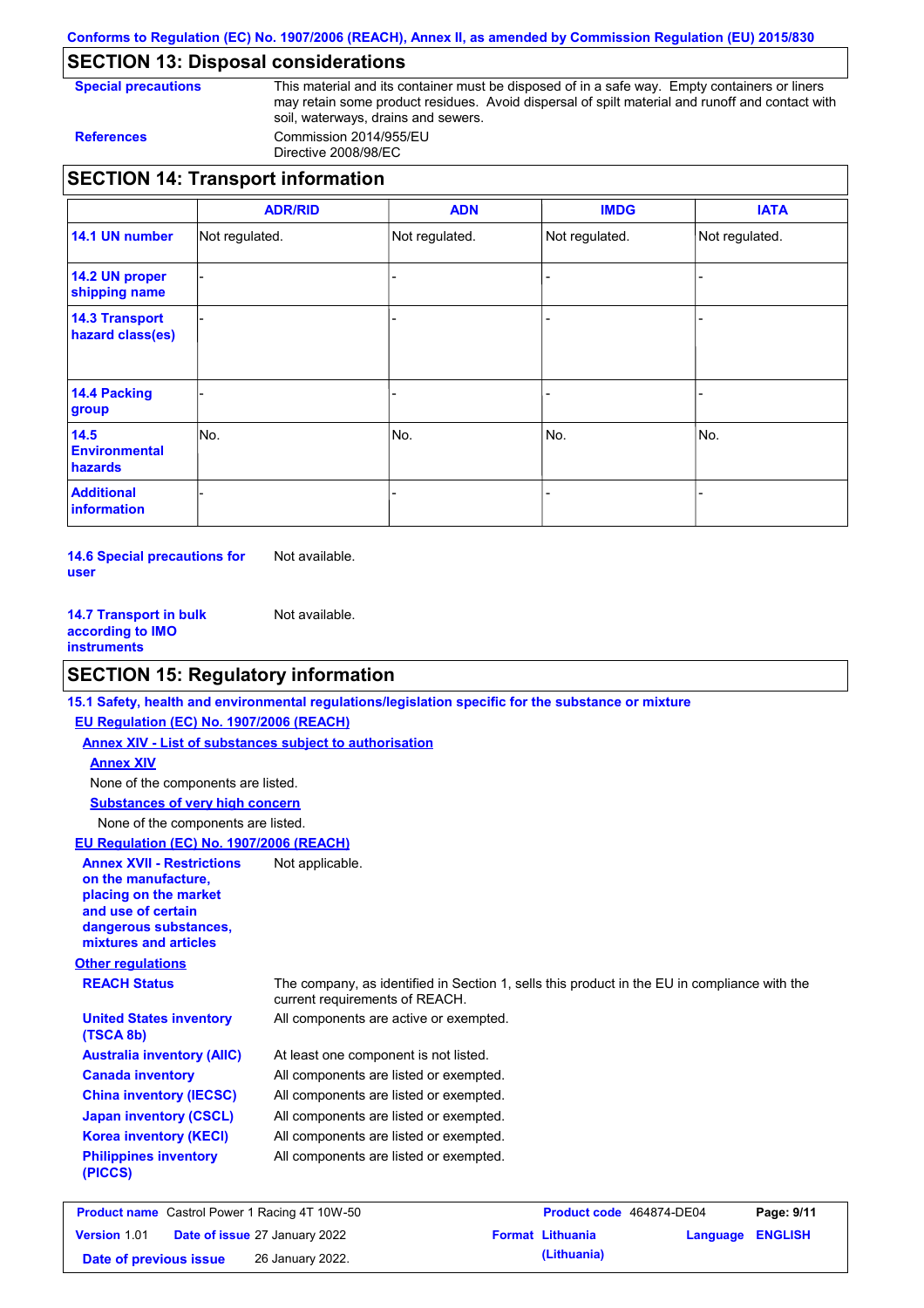# **SECTION 15: Regulatory information**

| <b>Taiwan Chemical</b><br><b>Substances Inventory</b><br>(TCSI) | All components are listed or exempted.                                                                                                                                                    |
|-----------------------------------------------------------------|-------------------------------------------------------------------------------------------------------------------------------------------------------------------------------------------|
| Ozone depleting substances (1005/2009/EU)                       |                                                                                                                                                                                           |
| Not listed.                                                     |                                                                                                                                                                                           |
| Prior Informed Consent (PIC) (649/2012/EU)                      |                                                                                                                                                                                           |
| Not listed.                                                     |                                                                                                                                                                                           |
| <b>Persistent Organic Pollutants</b><br>Not listed.             |                                                                                                                                                                                           |
| EU - Water framework directive - Priority substances            |                                                                                                                                                                                           |
| None of the components are listed.                              |                                                                                                                                                                                           |
| <b>Seveso Directive</b>                                         |                                                                                                                                                                                           |
| This product is not controlled under the Seveso Directive.      |                                                                                                                                                                                           |
|                                                                 |                                                                                                                                                                                           |
| <b>15.2 Chemical safety</b><br>assessment                       | A Chemical Safety Assessment has been carried out for one or more of the substances within<br>this mixture. A Chemical Safety Assessment has not been carried out for the mixture itself. |

# **SECTION 16: Other information**

| <b>Abbreviations and acronyms</b> | ADN = European Provisions concerning the International Carriage of Dangerous Goods by<br>Inland Waterway                                                                      |
|-----------------------------------|-------------------------------------------------------------------------------------------------------------------------------------------------------------------------------|
|                                   | ADR = The European Agreement concerning the International Carriage of Dangerous Goods by                                                                                      |
|                                   | Road                                                                                                                                                                          |
|                                   | ATE = Acute Toxicity Estimate                                                                                                                                                 |
|                                   | <b>BCF = Bioconcentration Factor</b>                                                                                                                                          |
|                                   | CAS = Chemical Abstracts Service                                                                                                                                              |
|                                   | CLP = Classification, Labelling and Packaging Regulation [Regulation (EC) No. 1272/2008]                                                                                      |
|                                   | CSA = Chemical Safety Assessment                                                                                                                                              |
|                                   | CSR = Chemical Safety Report                                                                                                                                                  |
|                                   | DMEL = Derived Minimal Effect Level                                                                                                                                           |
|                                   | DNEL = Derived No Effect Level                                                                                                                                                |
|                                   | EINECS = European Inventory of Existing Commercial chemical Substances<br>ES = Exposure Scenario                                                                              |
|                                   | EUH statement = CLP-specific Hazard statement                                                                                                                                 |
|                                   | EWC = European Waste Catalogue                                                                                                                                                |
|                                   | GHS = Globally Harmonized System of Classification and Labelling of Chemicals                                                                                                 |
|                                   | IATA = International Air Transport Association                                                                                                                                |
|                                   | IBC = Intermediate Bulk Container                                                                                                                                             |
|                                   | <b>IMDG</b> = International Maritime Dangerous Goods                                                                                                                          |
|                                   | LogPow = logarithm of the octanol/water partition coefficient                                                                                                                 |
|                                   | MARPOL = International Convention for the Prevention of Pollution From Ships, 1973 as                                                                                         |
|                                   | modified by the Protocol of 1978. ("Marpol" = marine pollution)                                                                                                               |
|                                   | OECD = Organisation for Economic Co-operation and Development                                                                                                                 |
|                                   | PBT = Persistent, Bioaccumulative and Toxic                                                                                                                                   |
|                                   | <b>PNEC = Predicted No Effect Concentration</b>                                                                                                                               |
|                                   | REACH = Registration, Evaluation, Authorisation and Restriction of Chemicals Regulation                                                                                       |
|                                   | [Regulation (EC) No. 1907/2006]                                                                                                                                               |
|                                   | RID = The Regulations concerning the International Carriage of Dangerous Goods by Rail                                                                                        |
|                                   | <b>RRN = REACH Registration Number</b>                                                                                                                                        |
|                                   | SADT = Self-Accelerating Decomposition Temperature                                                                                                                            |
|                                   | SVHC = Substances of Very High Concern                                                                                                                                        |
|                                   | STOT-RE = Specific Target Organ Toxicity - Repeated Exposure                                                                                                                  |
|                                   | STOT-SE = Specific Target Organ Toxicity - Single Exposure                                                                                                                    |
|                                   | TWA = Time weighted average                                                                                                                                                   |
|                                   | $UN = United Nations$                                                                                                                                                         |
|                                   | UVCB = Complex hydrocarbon substance                                                                                                                                          |
|                                   | VOC = Volatile Organic Compound                                                                                                                                               |
|                                   | vPvB = Very Persistent and Very Bioaccumulative                                                                                                                               |
|                                   | Varies = may contain one or more of the following 64741-88-4 / RRN 01-2119488706-23,<br>64741-89-5 / RRN 01-2119487067-30, 64741-95-3 / RRN 01-2119487081-40, 64741-96-4/ RRN |
|                                   | 01-2119483621-38, 64742-01-4 / RRN 01-2119488707-21, 64742-44-5 / RRN                                                                                                         |
|                                   | 01-2119985177-24, 64742-45-6, 64742-52-5 / RRN 01-2119467170-45, 64742-53-6 / RRN                                                                                             |
|                                   | 01-2119480375-34, 64742-54-7 / RRN 01-2119484627-25, 64742-55-8 / RRN                                                                                                         |
|                                   | 01-2119487077-29, 64742-56-9 / RRN 01-2119480132-48, 64742-57-0 / RRN                                                                                                         |
|                                   | 01-2119489287-22, 64742-58-1, 64742-62-7 / RRN 01-2119480472-38, 64742-63-8,                                                                                                  |
|                                   |                                                                                                                                                                               |

| <b>Product name</b> Castrol Power 1 Racing 4T 10W-50 |  |                                      | Product code 464874-DE04 |                         | Page: 10/11             |  |
|------------------------------------------------------|--|--------------------------------------|--------------------------|-------------------------|-------------------------|--|
| <b>Version 1.01</b>                                  |  | <b>Date of issue 27 January 2022</b> |                          | <b>Format Lithuania</b> | <b>Language ENGLISH</b> |  |
| Date of previous issue                               |  | 26 January 2022.                     |                          | (Lithuania)             |                         |  |